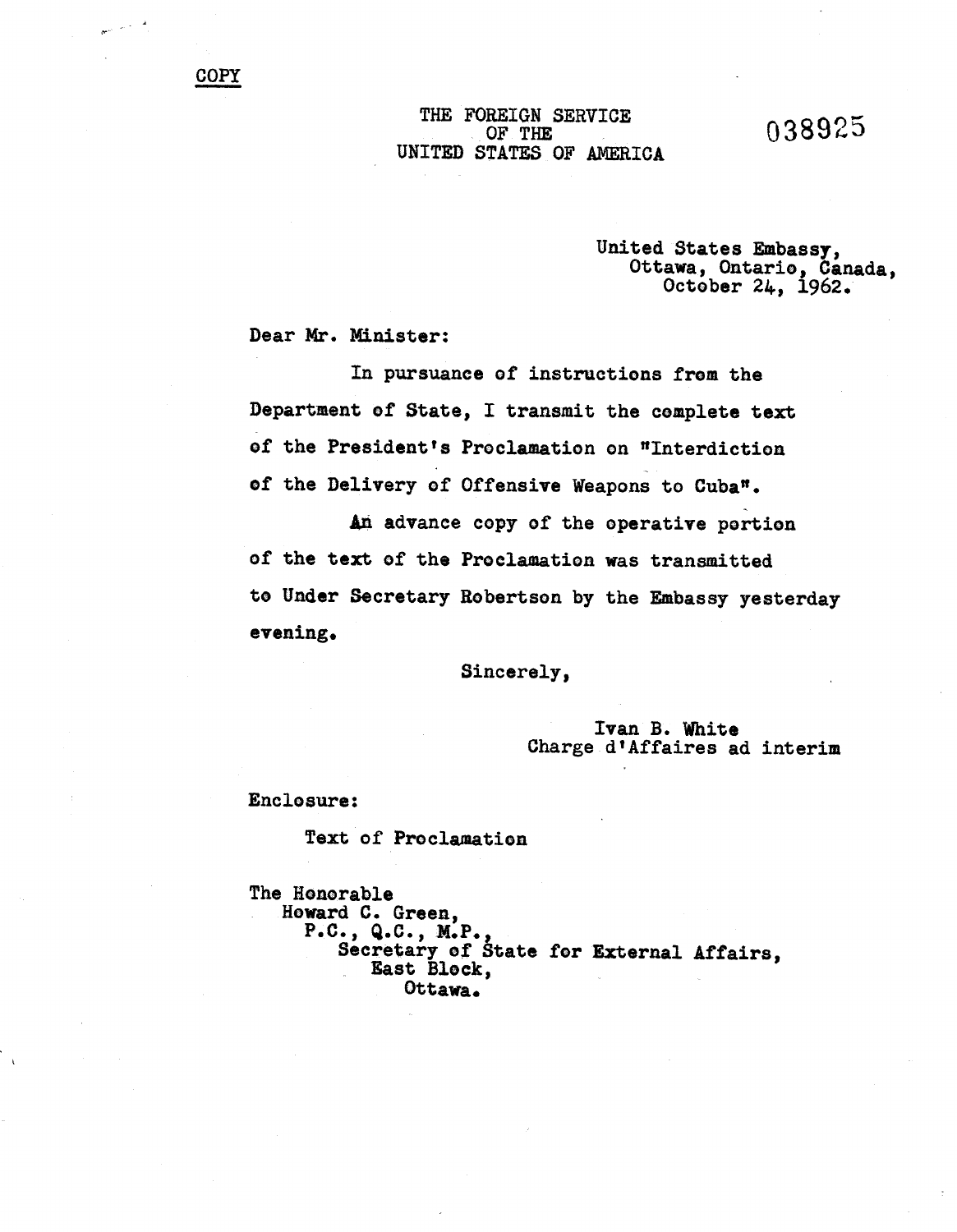Text of Proclamation on "Interdiction of the Delivery of Offensive Weapons to Cuba" 038926 signed by President Kenned at 7:06 p.m., Tuesday, October 23

Whereas the peace of the world and the security of the United States and of all American states are endangered by reason of the establishment by the Sino-Soviet powers of an offensive military capability in Cuba, including bases for ballistic missiles with a potential range covering most of North and South America;

Whereas by a joint resolution passed by the Congress of the United States and approved on October 3, 1962, it was declared that the United States is determined to prevent by whatever means may be necessary, inclUding the use of arms, the Marxist-Leninist regime in Cuba from extending, by force or the threat of force, its aggressive or subversive activities to any part of this hemisphere, and to prevent in Cuba the creation or use of an externally supported military capability endangering the security of the United States; and

Whereas the organ of consultation of the American Republics meeting in Washington on October 23, 1962, recommended that the member states, in accordance with Articles 6 and 8 of the Inter-American Treaty of Reciprocal Assistance, take all measures,

individually and collectively, including the use of armed force,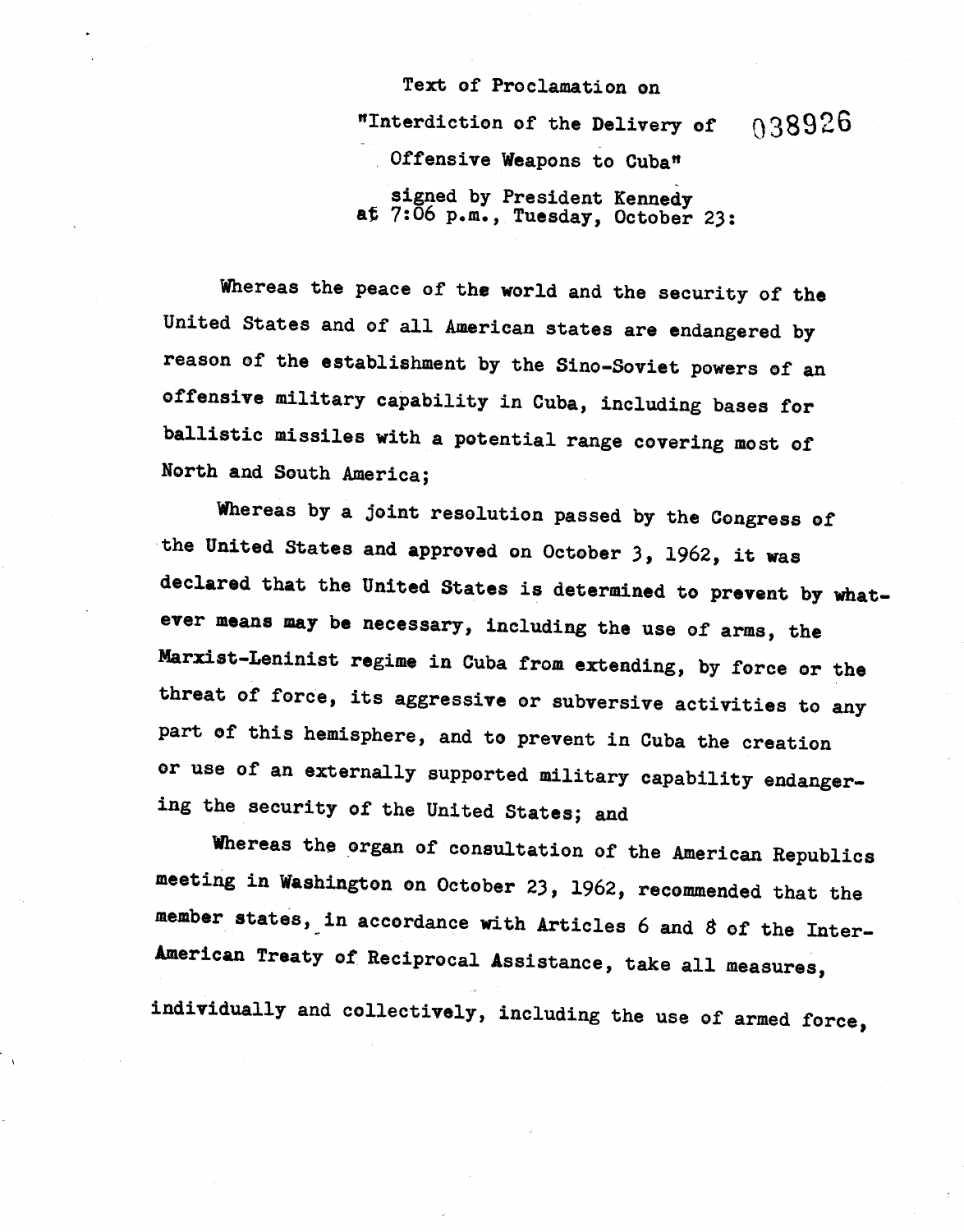038027

which they may deem necessary to ensure that the Government of Cuba cannot continue to receive from the Sino-Soviet powers military material and related supplies which may threaten the peace and security of the continent and to prevent themissiles in Cuba with offensive capability from ever becoming an active threat to the peace and security of the continent:

Now, therefore, I, John F. Kennedy, President of the United States of America, acting under and by virtue of the authority conferred upon me by the Constitution and Statutes of the United States, in accordance with the aforementioned resolutions of the United States Congress and of the Organ of Consultation of the American Republics, and to defend the security of the United States, do hereby proclaim that the forces under my command are ordered, beginning at  $2:00$  p.m. Greenwich Time October  $24$ , 1962, to interdict, subject to the instructions herein contained, the delivery of offensive weapons and associated materiel to Cuba.

For the purposes of this proclamation, the following are declared to be prohibited materiel:

Surface-to-surface missiles; bomber aircraft; bombs; air-tosurface rockets and guided missiles; warheads for any of the above weapons; mechanical or electronic equipment to support or operate the above items; and any other classes of materiel hereafter designated by the Secretary of Defense for the purpose of effecuating this proclamation.

To enforce this order, the Secretary of Defense shall take appropriate measures to prevent the delivery of prohibited

 $-2-$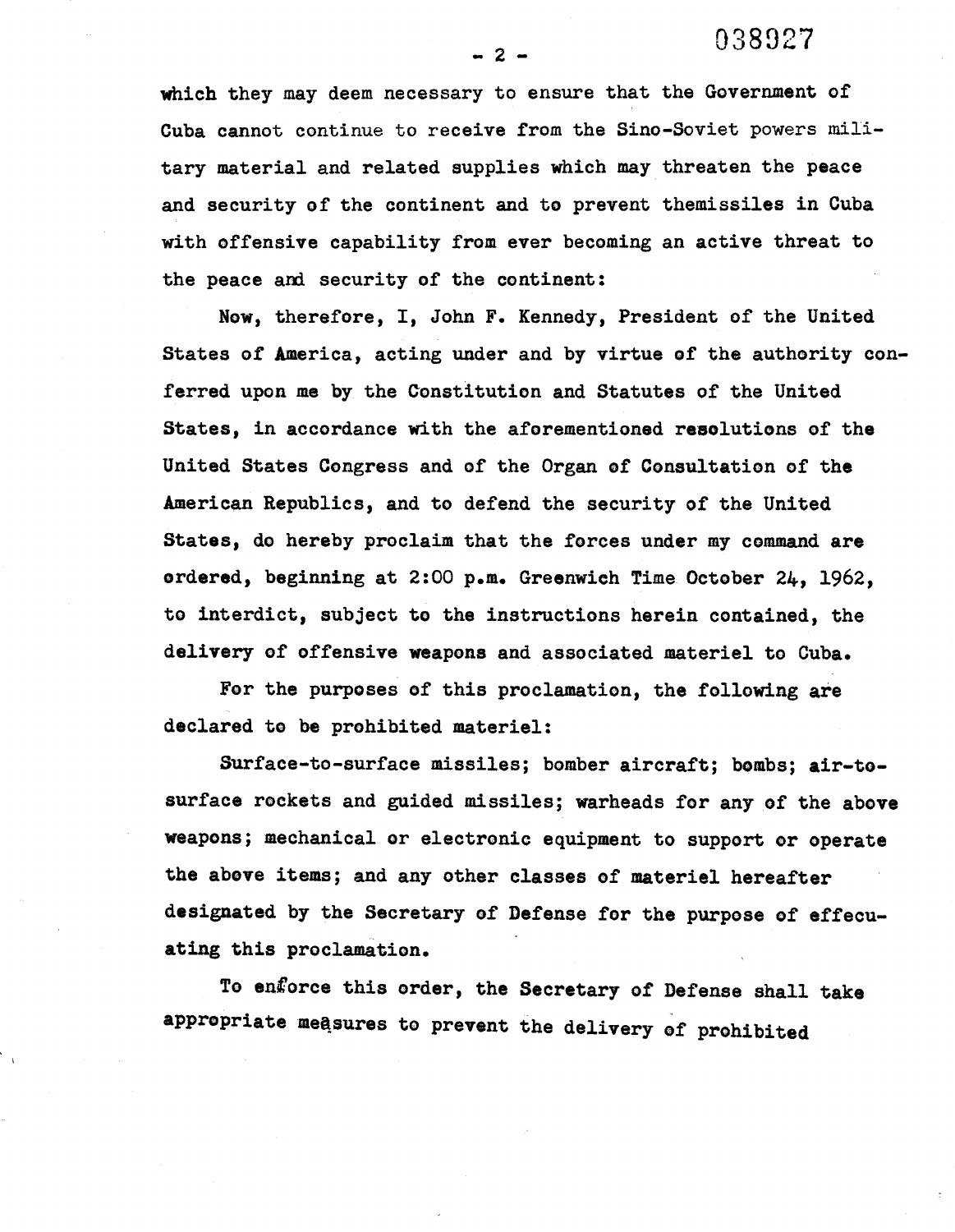materiel to Cuba. employing the land, sea and air forces of the United States in cooperation with any forces that may be made available by other American states.

 $-3.$ 

The Secretary of Defense may make such regulations and issue such directives as he deems necessary to ensure the effectiveness of this order. including the designation. within a reasonable distance of Cuba, of prohibited or restricted zones and of prescribed routes.

Any vessel or craft which may be proceeding toward Cuba may be intercepted and may be directed to identify itself, its cargo, equipment and stores and its ports of call. to stop, to lie to, to submit to visit and search, or to proceed as directed. Any vessel or craft which fails ov refuses to respond to or comply with directions shall be subject to being taken into custody. Any vessel or craft which it is believed is en route to Cuba and may be carrying prohibited materiel or may itself constitute such materiel shall. wherever possible. be directed to proceed to another destinatinn of its own choice and shall be taken into custody if it fails or refuses to obey such directions. All vessels or craft taken into custody shall be sent into a port of the United States for appropriate disposition.

In carrying out this order, force shall not be used except in case of failure or refusal to comply withdirections, or with regulations or directives of the

 $\cdots$ 

038928